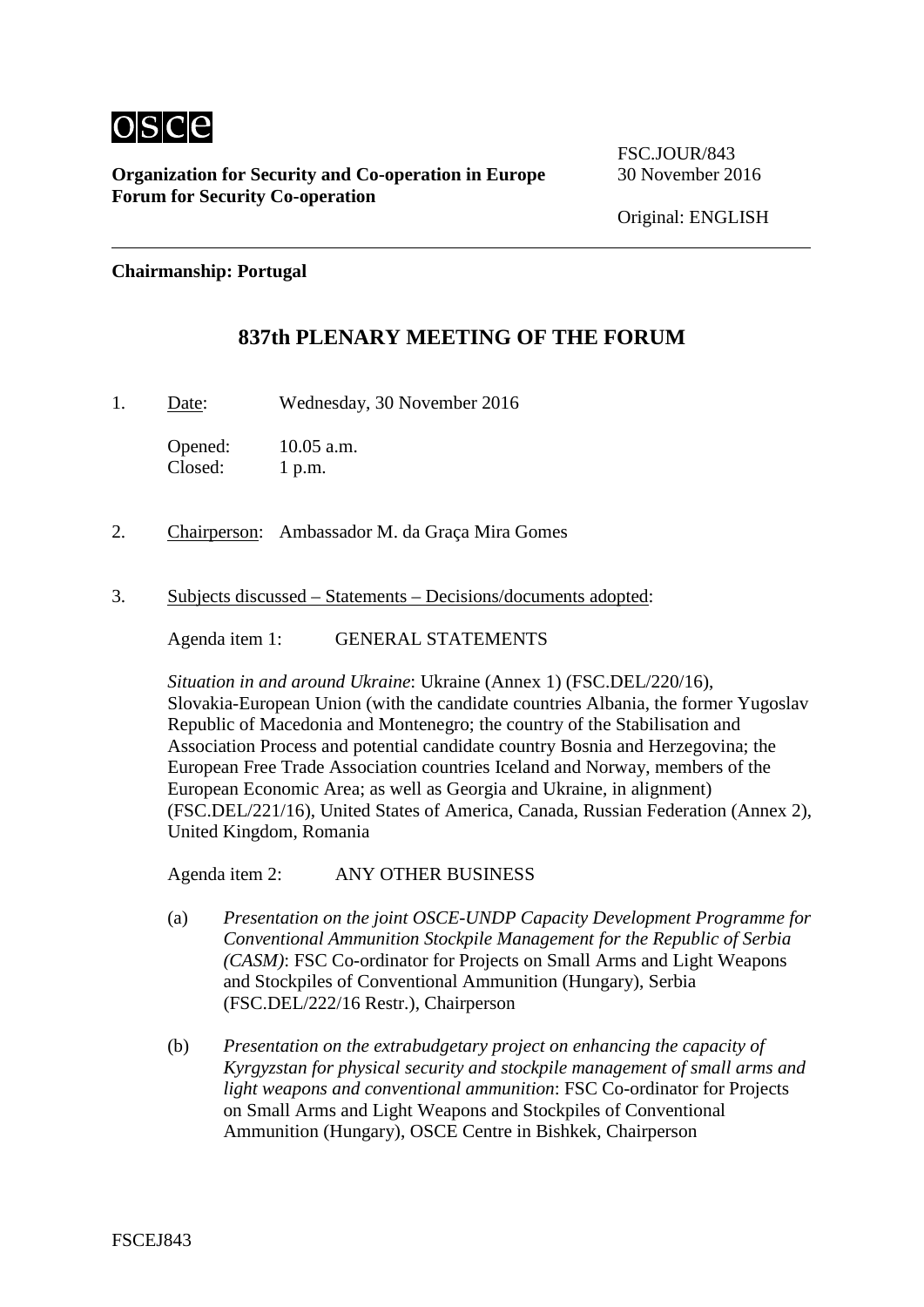- (c) *Letter from the Chairperson of the Forum for Security Co-operation to the Minister for Foreign Affairs of Germany, Chairperson of the Twenty-Third Meeting of the OSCE Ministerial Council (MC.GAL/3/16)*: Chairperson
- (d) *Workshop on security sector governance and reform, held in Armenia from 8 to 11 November 2016*: Armenia (Annex 3), Azerbaijan
- (e) *Workshop on combating illicit small arms and light weapons (SALW), held in Astana on 9 and 10 November 2016*: Representative of the Conflict Prevention Centre
- (f) *Outreach event on amended export control legislation for the strategic goods of Bosnia and Herzegovina, held in Sarajevo on 22 November 2016*: Representative of the Conflict Prevention Centre
- (g) *Fifteenth plenary meeting of the Commission on the Concluding Document of the Negotiations under Article V of Annex 1-B of the General Framework Agreement for Peace in Bosnia and Herzegovina, held in Montenegro on 18 November 2016*: Montenegro
- (h) *Fourteenth annual consultations on the review of the implementation of the Document on Confidence- and Security-Building Measures in the Naval Field in the Black Sea, held on 17 November 2016*: Russian Federation (Annex 4), Ukraine (Annex 5)
- 4. Next meeting:

To be announced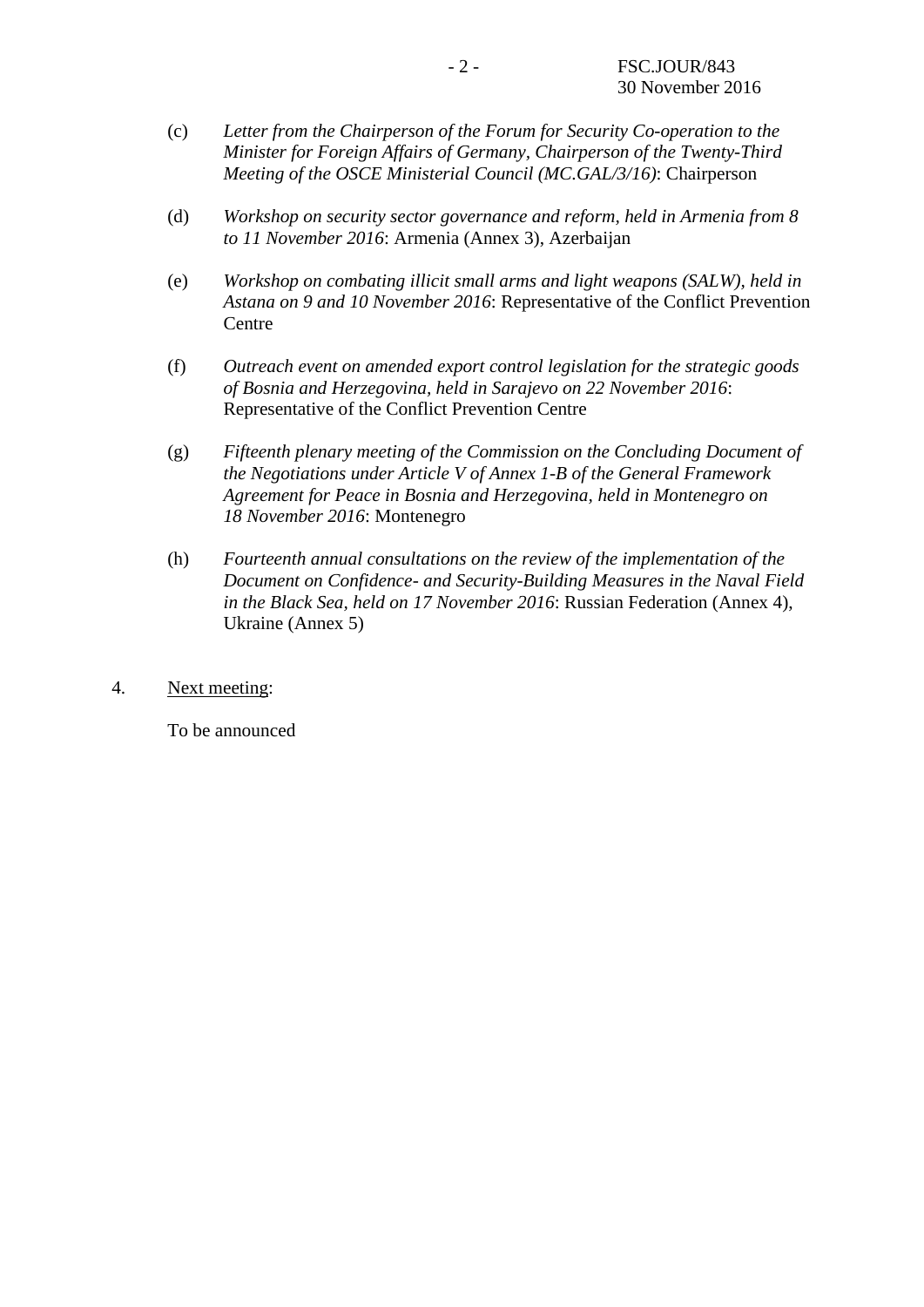

FSC.JOUR/843

Original: ENGLISH

**837th Plenary Meeting** FSC Journal No. 843, Agenda item 1

### **STATEMENT BY THE DELEGATION OF UKRAINE**

Madam Chairperson,

In connection with today's statement by the Russian delegation on the status of the Autonomous Republic of Crimea (ARC), the delegation of Ukraine wishes to emphasize the following.

International law prohibits the acquisition of part or all of another State's territory through coercion or force. The Autonomous Republic of Crimea, which remains an integral part of Ukraine, was illegally occupied by military force and annexed by the Russian Federation in violation of OSCE principles and commitments and norms of international law. Illegitimate actions on the part of the Russian Federation do not have any legal consequences with regard to the status of the ARC as an integral part of Ukraine. The territorial integrity of Ukraine within its internationally recognized borders is safeguarded by international law and UN General Assembly resolution 68/262 of 27 March 2014, "Territorial integrity of Ukraine".

We call on the Russian Federation to return to the tenets of international law and reverse the illegal occupation and annexation of the Autonomous Republic of Crimea.

The delegation of Ukraine requests that this statement be registered in the journal of the day.

Thank you, Madam Chairperson.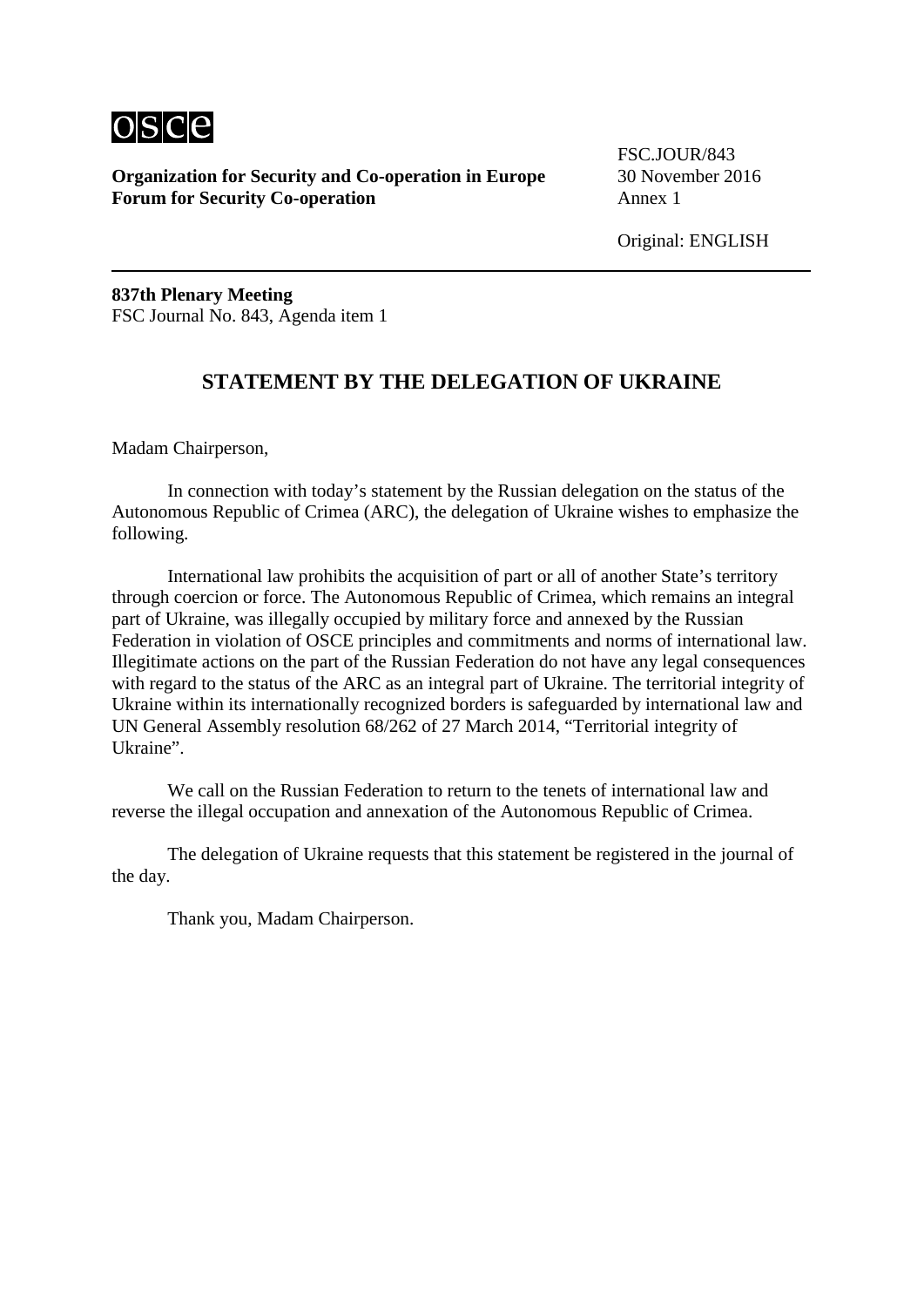

FSC. JOUR/843

ENGLISH Original: RUSSIAN

**837th Plenary Meeting** FSC Journal No. 843, Agenda item 1

# **STATEMENT BY THE DELEGATION OF THE RUSSIAN FEDERATION**

Dear Madam Chairperson,

In connection with the reference to Crimea in the statements by a number of delegations today, the delegation of the Russian Federation feels obliged to make the following observations.

The proclamation of independence of the Republic of Crimea and its incorporation into the Russian Federation was a legal expression of the right of the people of Crimea to self-determination at a time when Ukraine, with outside support, was in the throes of a *coup d'état*, with radical nationalist elements exerting a forceful influence on the decisions adopted in the country, which in turn resulted in the interests of the Ukrainian regions and Russian-speaking population being ignored.

The multi-ethnic population of Crimea took the corresponding decisions by a huge majority in a free and fair expression of its will. The status of the Republic of Crimea and the city of Sevastopol as constituent entities of the Russian Federation is not open to reconsideration or discussion. Crimea is and will remain Russian. This is a fact that our partners will have to come to terms with.

This position is based on and fully complies with international law.

Thank you, Madam Chairperson. I request that this statement be attached to the journal of the day.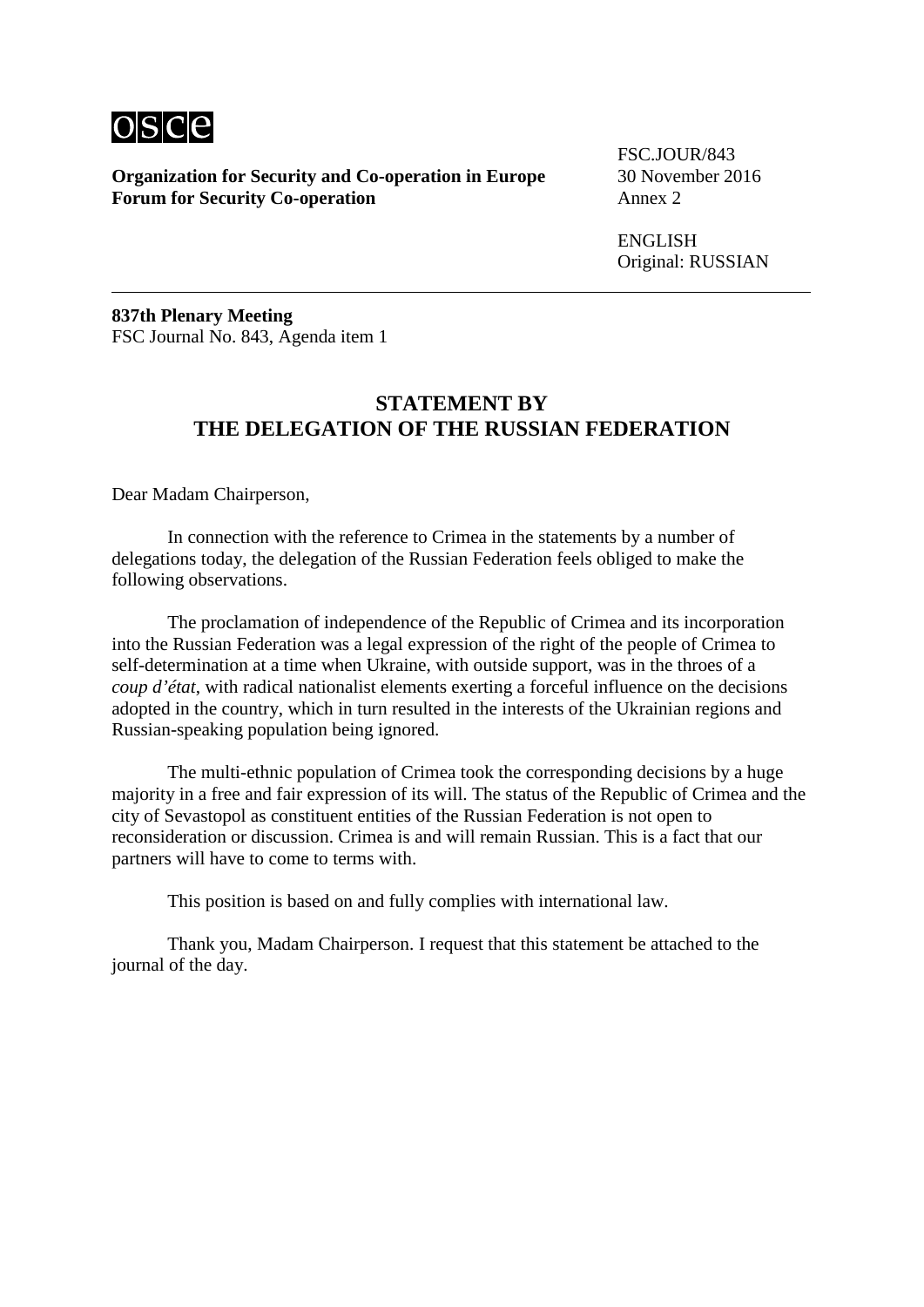

FSC. JOUR/843

Original: ENGLISH

**837th Plenary Meeting** FSC Journal No. 843, Agenda item 2(d)

## **STATEMENT BY THE DELEGATION OF ARMENIA**

I would like to inform about the workshop titled "Security Sector Governance/Reform: from theory to practice" which was held in Armenia from 8–11 November. The workshop was co-organized by the Ministry of Foreign Affairs of Armenia and OSCE Office in Yerevan and supported by the Austrian Ministry Defence and Sport. OSCE CPC/FSC support section, DCAF/ISSAT as well as the Belgrade Centre for Security Policy also took part at the work of the event.

This year's workshop was the continuation of the events conducted in 2013 and 2015. The participants from Armenia represented various state agencies such as Ministry of Foreign Affairs, Ministry of Defence, Police, Ministry of Justice, General Prosecutor's Office, Ministry of Emergency Situation, Ministry of Labour and Social Protection, Ombudsman Office, Administration of the President and the Staff of Government. It was the first time that the workshop hosted representatives from Georgia and Armenian civil society. It was attended also by the OSCE Mission to Serbia.

The workshop participants had an opportunity to learn the best international experience, share views and ideas with regards to the Security Sector Governance and Reform. International experts from the Austria, ISSAT/DCAF an OSCE FSC shared the international practice and recent developments in the field of Security Sector.

We are looking forward to capitalize this momentum and organize follow-up events on SSG/R in the future.

Thank you.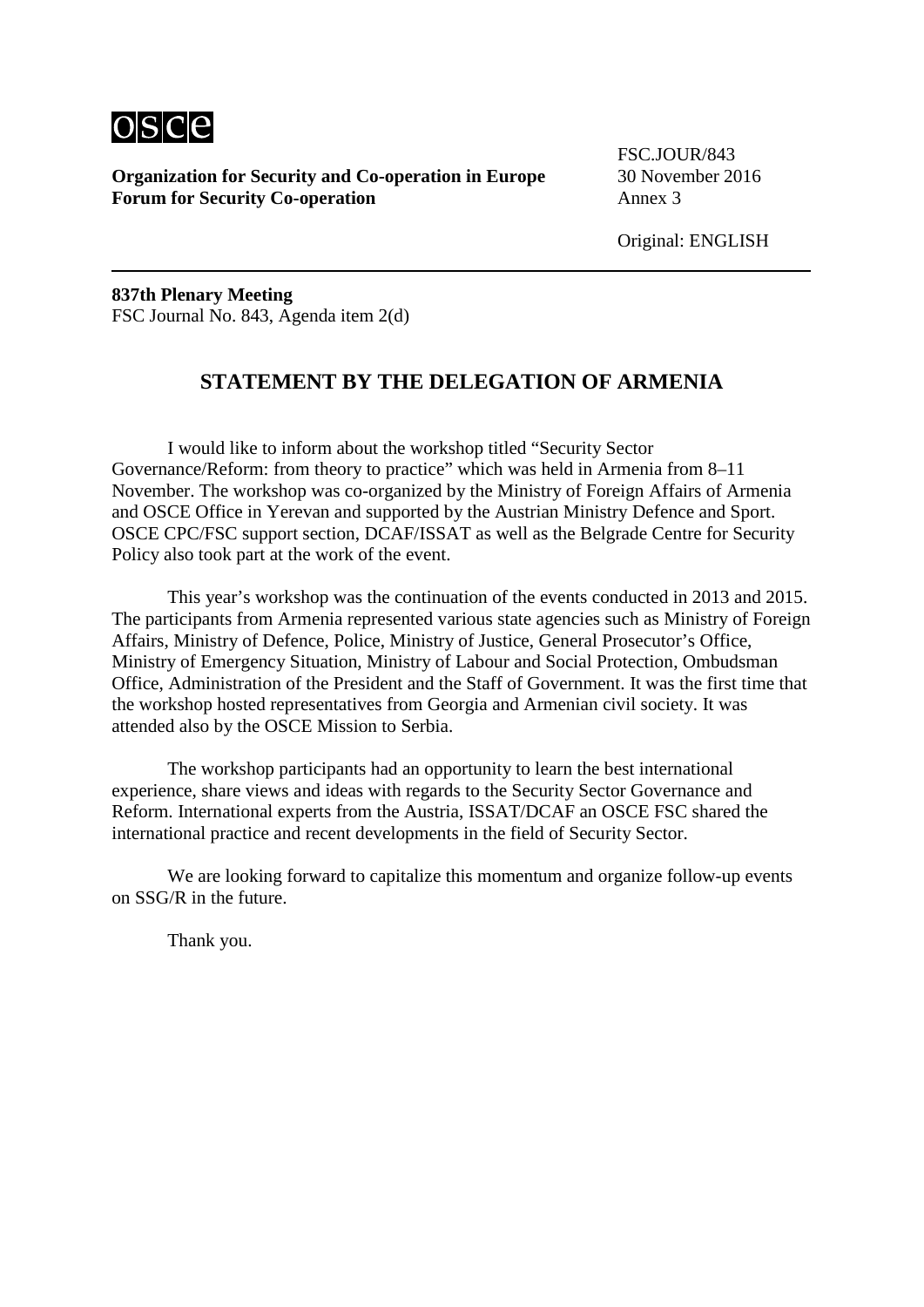

FSC. JOUR/843

Original: ENGLISH

**837th Plenary Meeting** FSC Journal No. 843, Agenda item 2(h)

# **STATEMENT BY THE DELEGATION OF THE RUSSIAN FEDERATION**

Madam Chairperson,

In accordance with the provisions of the Document on Confidence- and Security-Building Measures in the Naval Field in the Black Sea, the Participating States – Bulgaria, Georgia, Romania, the Russian Federation, Turkey and Ukraine – held the 14th annual consultations on the review of the implementation of the Document on 17 November 2016. The meeting took place in Vienna at the Hofburg premises under the Chairmanship of the Russian Federation.

The participating States reviewed the implementation of the Document in the course of 2016 and concluded that it remained on the same level as in the previous year, focusing mainly on information exchange.

Although the security situation in the Black Sea region remains fragile and complex and, consequently, the Document is not implemented in its full capacity, the Participating States continue to believe in its value, relevance and contribution to regional security and stability and they will continue to act in that regard.

The participating States noted that their meeting took place on the eve of the 15th anniversary of the approval of the Document on Confidence- and Security-Building Measures in the Naval Field in the Black Sea that had been adopted in Kiev, Ukraine, on 25 April 2002. It was discussed and agreed to consider ideas on specific events devoted to the 15th anniversary of the Document.

The participating States expressed their willingness to continue the implementation of the Document having in mind its potential as an important and vital instrument for enhancing confidence- and security-building and regional security and stability in the Black Sea.

Pursuant to the provisions of the Document, Turkey will assume the next Chairmanship in 2017.

Madam Chairperson, I would like to ask you to attach the text of this statement to the journal of today's plenary meeting.

Thank you, Madam Chairperson.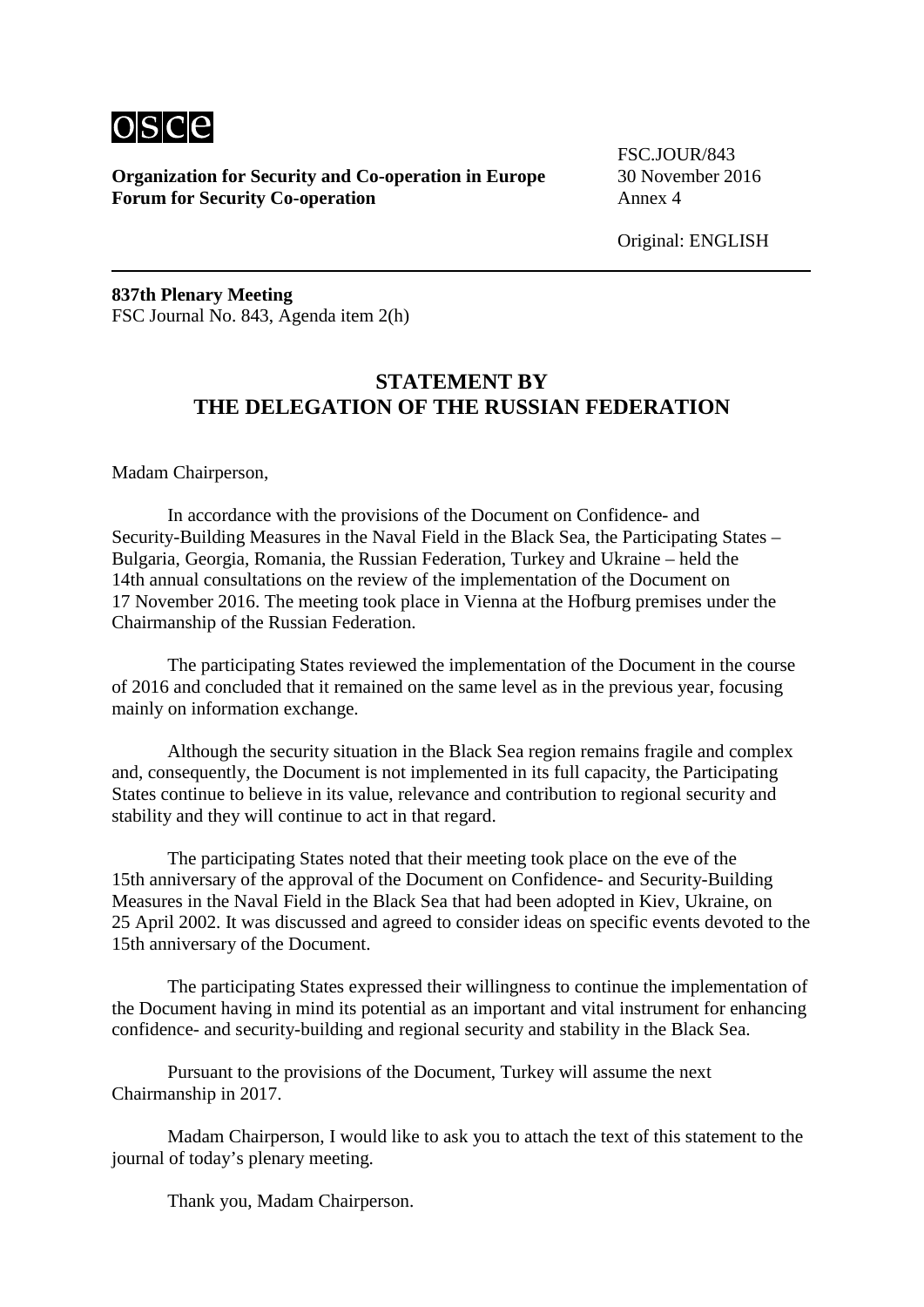

FSC. JOUR/843

Original: ENGLISH

**837th Plenary Meeting** FSC Journal No. 843, Agenda item 2(h)

### **STATEMENT BY THE DELEGATION OF UKRAINE**

Madam Chairperson,

In connection with the statement made by the distinguished representative of the Russian Federation as Chair of the 14th annual consultations on the review of the implementation of the Document on Confidence- and Security-Building Measures in the Naval Field in the Black Sea, which took place on 17 November 2016 in Vienna under the chairmanship of the Russian Federation, the Delegation of Ukraine would like to make the following statement.

The Chair's statement and summary of the 14th annual consultations on the review of the implementation of the Document on Naval CSBMs does not reflect the actual course of the debate which took place during the consultations within the framework of the Document.

Respecting the opinions of the majority of the Black Sea countries expressed during our preliminary consultations, the Ukrainian side decided to take part in the 14th annual consultations in the hope that that event would help in making an objective assessment of the security situation in the Black Sea, to increase the efficiency of the existing forms of co-operation and to develop new and more effective ones among the Black Sea littoral States.

Unfortunately, we have to note once again that the consultations with the participation and under the chairmanship of the Russian Federation turned out to be unproductive and even senseless. The Russian side refuses to recognize the obvious. The illegal occupation and attempted annexation by the Russian Federation of the Autonomous Republic of Crimea and the city of Sevastopol, which, according to international norms and principles as well as common international understanding, remain an integral part of Ukraine, constitute a flagrant violation of the basic norms and principles of international law, as well as of the provisions of the Document on Confidence- and Security-Building Measures in the Naval Field in the Black Sea.

During the well-known hostile actions against Ukraine, the Russian Federation Navy and Special Forces have seized Ukrainian warships and vessels, a substantial number of other weapons and military equipment, which has not been returned to Ukraine, occupied Ukrainian naval bases, and other sites and infrastructure of the Ukrainian Armed Forces.